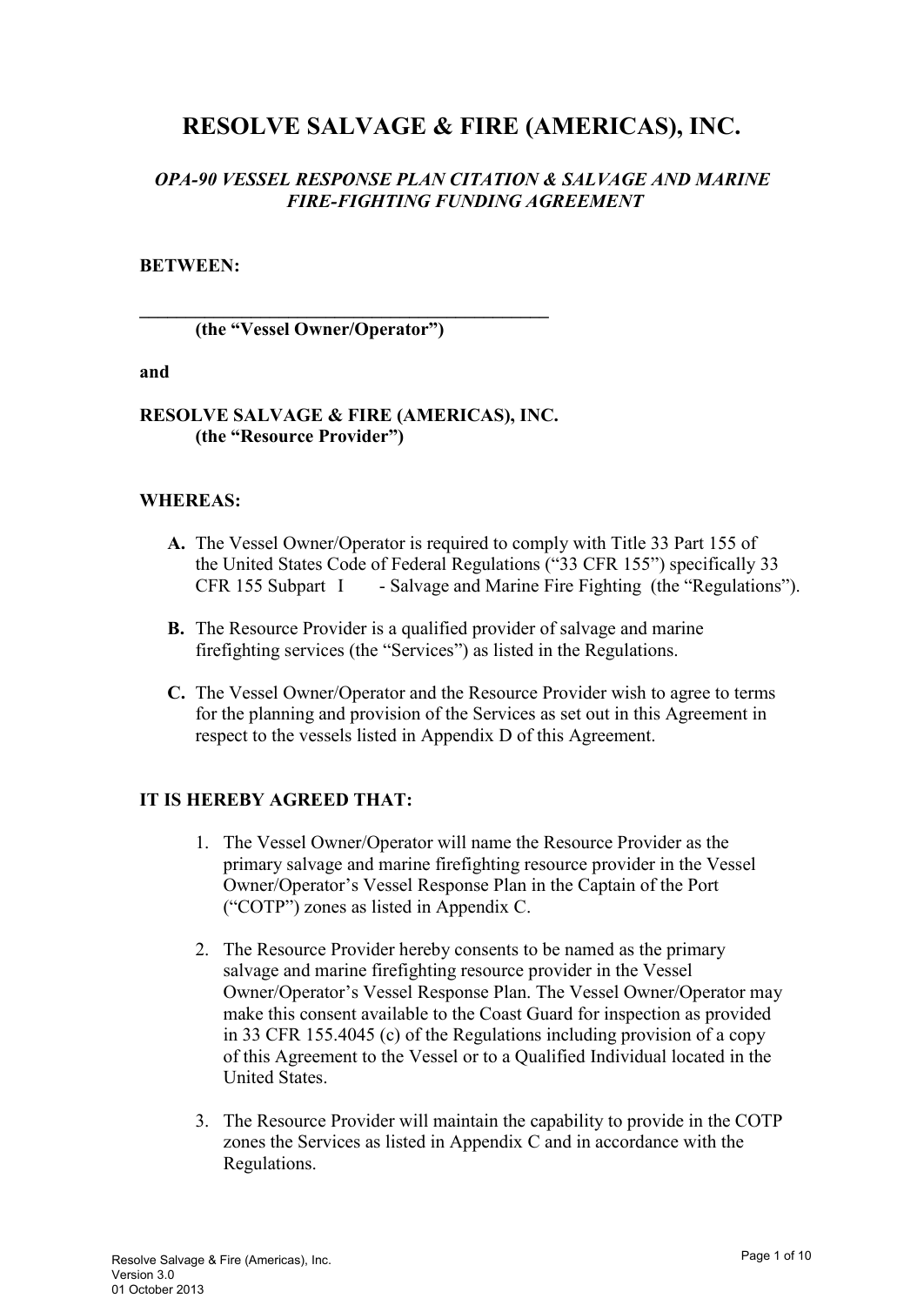## **Obligations of the Resource Provider**

- 4. The Resource Provider warrants that:
- 4.1 it meets the adequacy criteria for salvors and marine firefighters as specified in 33 CFR 155.4050 (b) (1) to (15) of the Regulations and will maintain such status for the duration of this Agreement;
- 4.2 it is capable of providing the Services in accordance with the planned response timeframes listed in Table 155.4030 (b) of the Regulations and will maintain such capability and intends to commit to meet the Vessel Response Plan requirements for the duration of this Agreement.

## **Obligations of the Vessel Owner/Operator**

- 5. It is hereby agreed that the Vessel Owner/Operator will:
- 5.1 Name the Resource Provider as the primary salvage and marine firefighting resource provider in the Vessel Owner/Operator's Vessel Response Plan and will provide a copy of the effective edition of that Plan to the Resource Provider;
- 5.2 Provide to the Resource Provider the required pre-incident information and arrangements listed in 33 CFR 155.1035 (c) of the Regulations.

## **Activation of the Vessel Response Plan**

It is hereby agreed that:

- 6. The Resource Provider intends to commit to support the Vessel Owner/Operator's Vessel Response Plan which will be activated in accordance with the Vessel Owner/Operators' procedures.
- 7. Following activation of the Vessel Response Plan the Vessel Owner/Operator will notify the Resource Provider by one of the methods of communication set out in Appendix B to this Agreement of an incident requiring a salvage and/or firefighting response. The Resource Provider will give immediate written acknowledgement to the Vessel Owner/Operator's notification of such an incident and give confirmation that the Resource Provider is responding to the Vessel Owner/Operator's notification.
- 8. At the time of confirmation that the Resource Provider is responding the Vessel Owner/Operator will enter into a Salvage Agreement with the Resource Provider for the provision of the Services under the terms provided for in clauses 11, 12 and 13 of this Agreement. Should it not be possible for parties to mutually agree which form of Salvage Agreement is to be used the decision shall be referred to a sole Arbitrator in accordance with clause 16 of this agreement and whose decision shall be final and binding on both parties.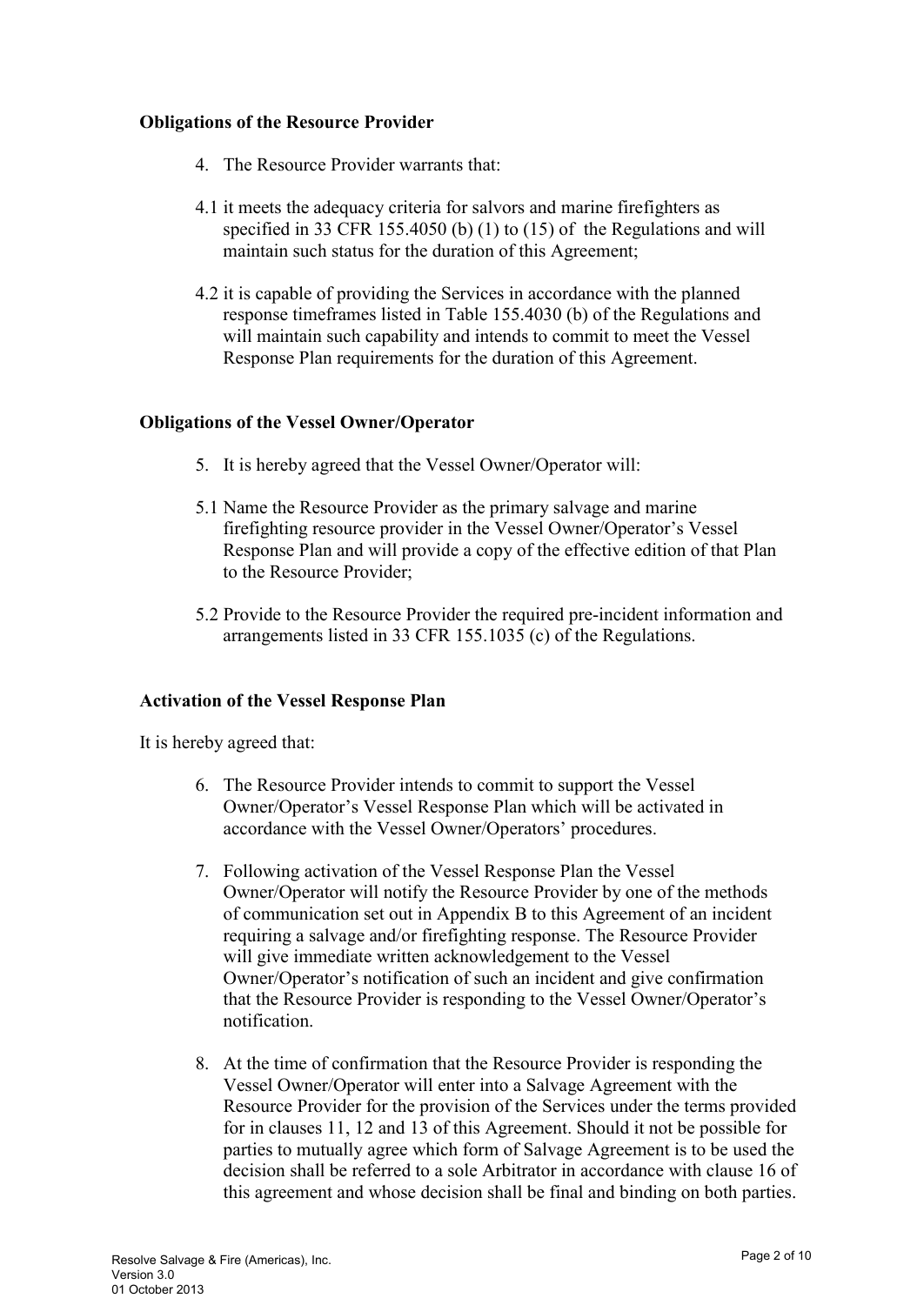It is however agreed and understood that the response by the Resource Provider shall in no way whatsoever be delayed or interrupted pending agreement between the parties and/or the delivery of the Arbitrator s decision. The Salvage Agreement shall be deemed to be effective as from the time at which the response began and will be signed by or on behalf of the Resource Provider and Vessel Owner/Operator as soon as reasonably practicable.

 . The Vessel Owner/Operator shall, at its own expense, have the right to appoint a representative to attend onboard the Vessel during the Services and with whom the Resource Provider's salvage master may consult.

## **Remuneration for the Services**

- 10. From the time of activation of the Vessel Response Plan the Service Provider will maintain a schedule of all expenses incurred in respect of the Service Provider's personnel, craft and equipment including sub contractors and any out of pocket expenses incurred pursuant to the **Services**
- 11. The expenses referred to in clause 10 of this Agreement shall be calculated according to the Scopic rates as set out in Appendix A of this Agreement subject to any revision from time to time by the Scopic committee and subject to a 25% premium on all personnel, craft and equipment until demobilized to the point of origin.
- 12. In the event that the Vessel and/or her cargo are not in imminent danger through threat of fire, explosion, sinking or grounding or pose a substantial threat to the environment the Resource Provider and the Vessel Owner/Operator may agree that the Services be provided on the basis of a TOWHIRE or WRECKHIRE contract or such other generally accepted industry standard contract as the parties may agree, suitably amended, and tariff rates as referred to in Clause 11 of this Agreement.
- 13. In the event that the Vessel and/or her cargo is in imminent danger through threat of fire, explosion, sinking or grounding or pose a substantial threat to the environment the Resource Provider and the Vessel Owner/Operator may agree that the Services be provided on the basis of a Lloyds Open Form with Scopic incorporated.
- 14. The remuneration for the services provided pursuant to clause 13 of this Agreement shall be determined by mutual agreement between the parties or by the Arbitrator appointed by the Council of Lloyds in London in the manner described by the Lloyds Standard Salvage and Arbitration Clauses (the "LSSA Clauses") and Lloyds Procedural Rules together with any subsequent amendments thereto.
- 15. The Resource Provider shall be entitled to security for payment for the Services in accordance with the security provisions of the appropriate contract form but will in any event retain all rights of lien over the Vessel, her cargo bunkers, stores and freight at risk.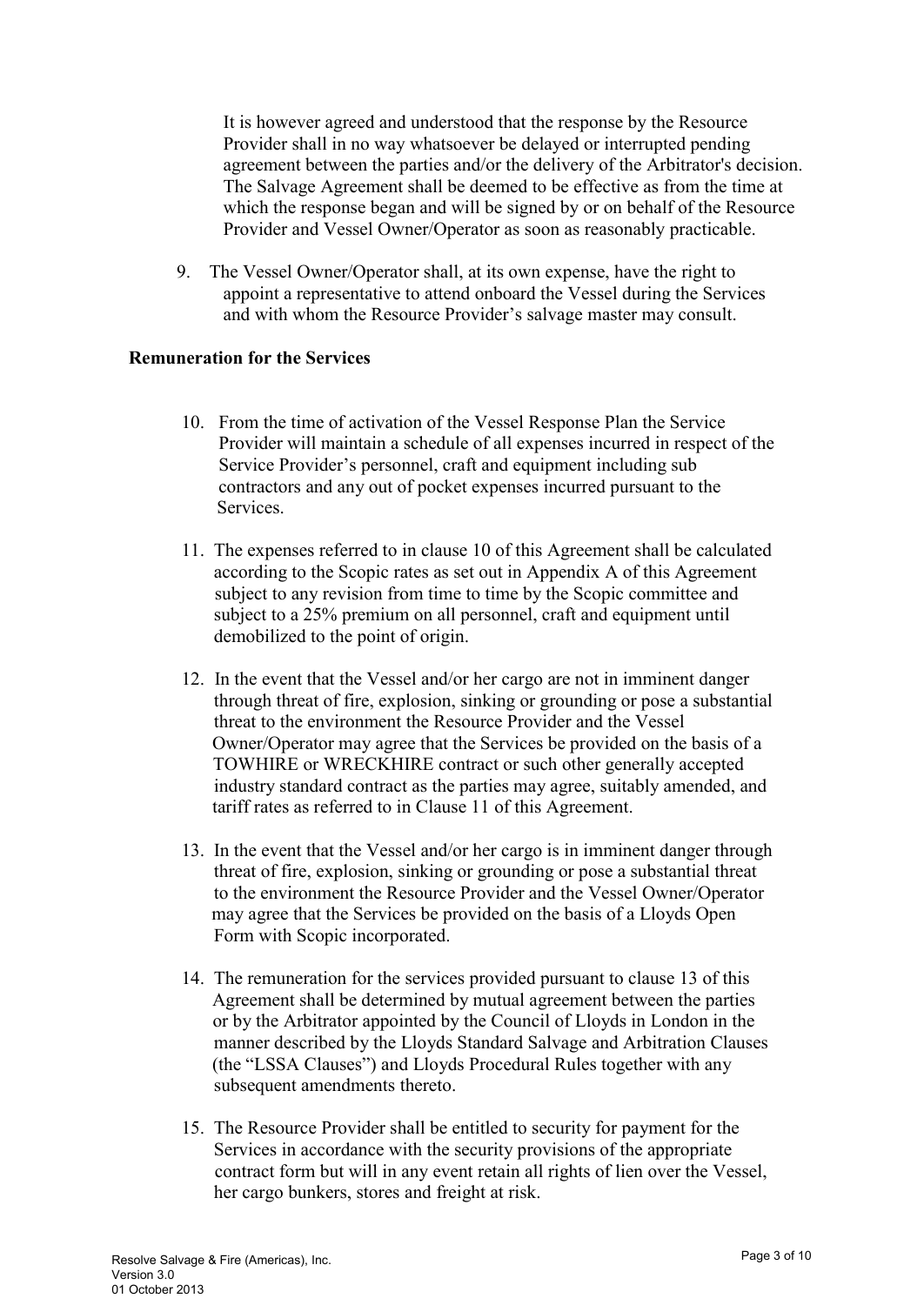16. Any dispute arising under the remuneration calculated in accordance with clauses 10 and 11 of this Agreement shall be referred to the arbitrament of a sole Arbitrator, to be selected by the first party claiming arbitration from the persons currently on the panel of Lloyd's Salvage Arbitrators with a right of appeal from an award made by the Arbitrator to either party by notice in writing to the other within 28 days of the date of publication of the original Arbitrator's Award. The Arbitrator on appeal shall be the person currently acting as Lloyd's Appeal Arbitrator. No suit shall be brought before another Tribunal, or in another jurisdiction, except that either party shall have the option to bring proceedings to obtain conservative seizure or other similar remedy against any assets owned by either party or other similar remedy against any assets owned by the other party in any state or jurisdiction where such assets may be found. Both the Arbitrator and Appeal Arbitrator shall have the same powers as the Arbitrator and Appeal Arbitrator under LOF 20 or any standard revision thereof, including power to order a payment on account of any monies due to the Resource Provider pending final determination of any dispute between the Resource Provider and the Vessel Owner/Operator.

### **Term**

17. This Agreement shall be in effect from and will continue in force for a period of 12 months after which it will be automatically renewed unless otherwise agreed by the parties to this Agreement.

### **Law and Jurisdiction**

18. This Agreement shall be subject to English law and jurisdiction.

Executed this date, by

\_\_\_\_\_\_\_\_\_\_\_\_\_\_\_\_\_\_\_\_\_\_\_\_\_\_\_\_\_\_\_\_\_ \_\_\_\_\_\_\_\_\_\_\_\_\_\_\_\_\_\_\_\_\_\_\_\_\_\_\_\_\_\_\_\_ Vessel Owner/Operator Resolve Salvage & Fire (Americas), Inc.

\_\_\_\_\_\_\_\_\_\_\_\_\_\_\_\_\_\_\_\_\_\_\_\_\_\_\_\_\_\_\_\_\_ \_\_\_\_\_\_\_\_\_\_\_\_\_\_\_ Joseph E. Farrell, Jr.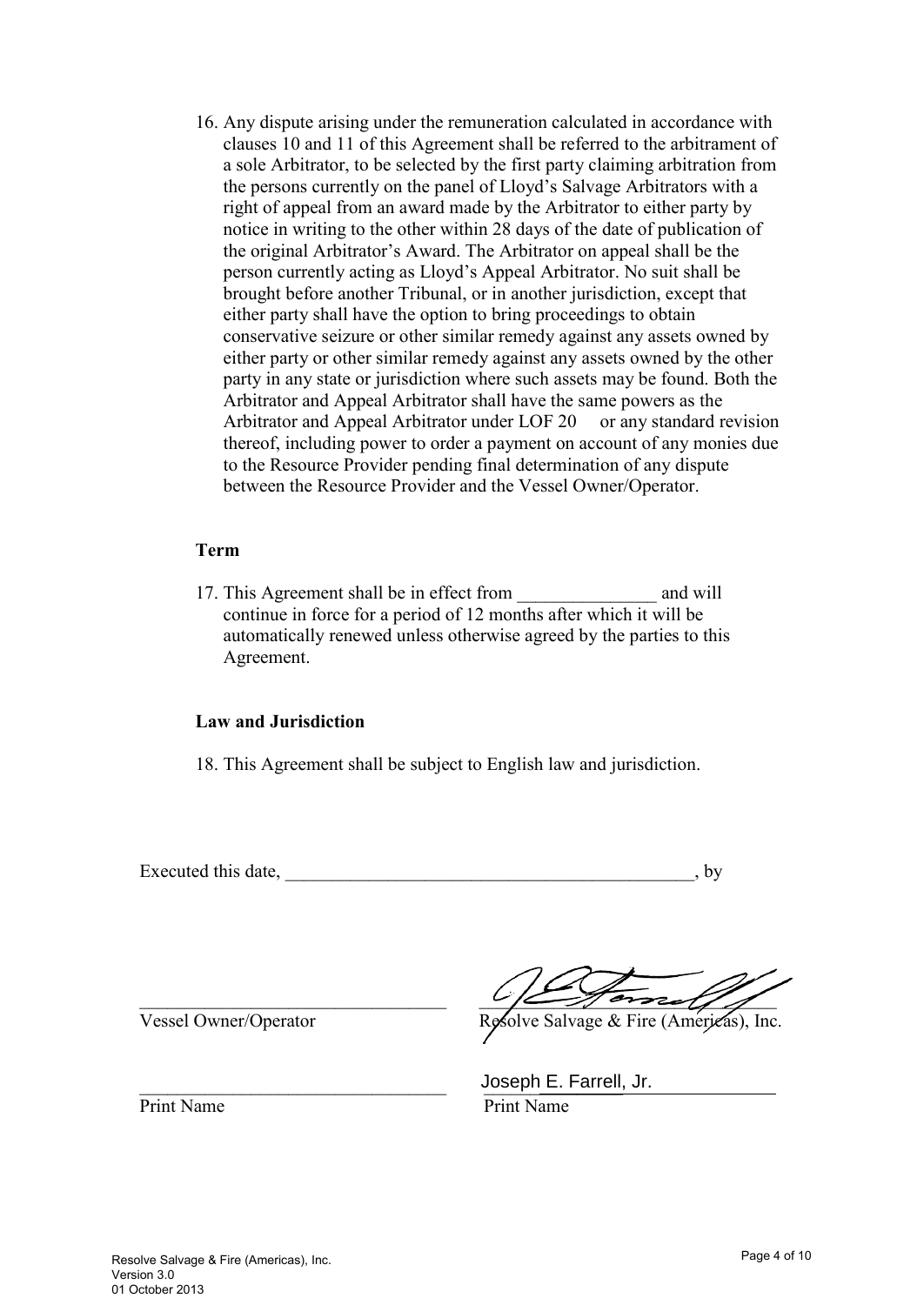#### **APPENDIX A (SCOPIC)**

#### **1. PERSONNEL**

(a) The daily tariff rate, or pro rata for part thereof, for personnel reasonably engaged on the contract, including any necessary time in proceeding to and returning from the casualty, shall be as follows:

| US\$1.275<br>US\$1,900 |
|------------------------|
|                        |
|                        |
| US\$1,585              |
| <b>US\$1.270</b>       |
| US\$1,270              |
| US\$1.140              |
|                        |
| <b>US\$ 950</b>        |
| <b>US\$ 760</b>        |
| US\$1.275              |
|                        |

- (b) The crews of tugs, and other craft, normally aboard that tug or craft for the purpose of its customary work are included in the tariff rate for that tug or craft but when because of the nature and/or location of the services to be rendered, it is a legal requirement for an additional crew member or members to be aboard the tug or craft, the cost of such additional crew will be paid.
- (c) The rates for any personnel not set out above shall be agreed with the SCR or, failing agreement, be determined by the **Arbitrator**
- (d) For the avoidance of doubt, personnel are "reasonably engaged on the contract" within the meaning of Appendix A sub-clause 1(a) hereof if, in addition to working, they are eating, sleeping or otherwise resting on site or travelling to or from the site; personnel who fall ill or are injured while reasonably engaged on the contract shall be charged for at the appropriate daily tariff rate until they are demobilised but only if it was reasonable to mobilise them in the first place.
- (e) SCOPIC remuneration shall cease to accrue in respect of personnel who die on site from the date of death.

#### **2. TUGS AND OTHER CRAFT**

(a) (i) Tugs, which shall include salvage tugs, harbour tugs, anchor handling tugs, coastal/ocean towing tugs, off-shore support craft, and any other work boat in excess of 500 b.h.p., shall be charged at the following rates, exclusive of fuel or lubricating oil, for each day, or pro rata for part thereof, that they are reasonably engaged in the services, including proceeding towards the casualty from the tugs location when SCOPIC is invoked or when the tugs are mobilised (whichever is the later) and from the tugs position when their involvement in the services terminates to a reasonable location having due regard to their employment immediately prior to their involvement in the services and standing by on the basis of their certificated b.h.p.:

| For each b.h.p. up to 5,000 b.h.p.             | <b>US\$2.80</b> |
|------------------------------------------------|-----------------|
| For each b.h.p. between 5,001 & 12,000 b.h.p.  | US\$2.00        |
| For each b.h.p. between 12,001 & 20,000 b.h.p. | US\$1.40        |
| For each b.h.p. over 20,000 b.h.p.             | <b>US\$0.70</b> |

(ii) Any tug which has aboard certified fire fighting equipment shall, in addition to the above rates, be paid:

US\$690 per day, or pro rata for part thereof, if equipped with Fi Fi 0.5 US\$1,375 per day, or pro rata for part thereof, if equipped with Fi Fi 1.0

for that period in which the tug is engaged in fire fighting necessitating the use of the certified fire fighting equipment.

- (iii) Any tug which is certified as "Ice Class" shall, in addition to the above, be paid US\$1,375 per day, or pro rata for part thereof, when forcing or breaking ice during the course of services including proceeding to and returning from the casualty.
- (iv) For the purposes of paragraph 2(a)(i) hereof tugs shall be remunerated for any reasonable delay or deviation for the purposes of taking on board essential salvage equipment, provisions or personnel which the Contractor reasonably anticipates he shall require in rendering the services which would not normally be found on vessels of the tugs size and type.
- (b) Any launch or work boat of less than 500 b.h.p. shall, exclusive of fuel and lubricating oil, be charged at a rate of US\$4.15 for each b.h.p.
- (c) Any other craft, not falling within the above definitions, shall be charged out at a market rate for that craft, exclusive of fuel and lubricating oil, such rate to be agreed with the SCR or, failing agreement, determined by the Arbitrator.
- (d) All fuel and lubricating oil consumed during the services shall be paid at cost of replacement and shall be treated as an out of pocket expense.
- (e) For the avoidance of doubt, the above rates shall not include any portable salvage equipment normally aboard the tug or craft and such equipment shall be treated in the same manner as portable salvage equipment and the Contractors shall be reimbursed in respect thereof in accordance with Appendix A paragraphs 3 and 4(i) and (ii) hereof*.*
- (f) SCOPIC remuneration shall cease to accrue in respect of tugs and other craft which become a commercial total loss from the date they stop being engaged in the services plus a reasonable period for demobilisation (if appropriate) PROVIDED that such SCOPIC remuneration in respect of demobilisation shall only be payable if the commercial total loss arises whilst engaged in the services and through no fault of the Contractors, their servants, agents or sub-contractors.

1.8.1999 1.9.2000 1.1.2005

1.1.2006 1.7.2007 1.1.2011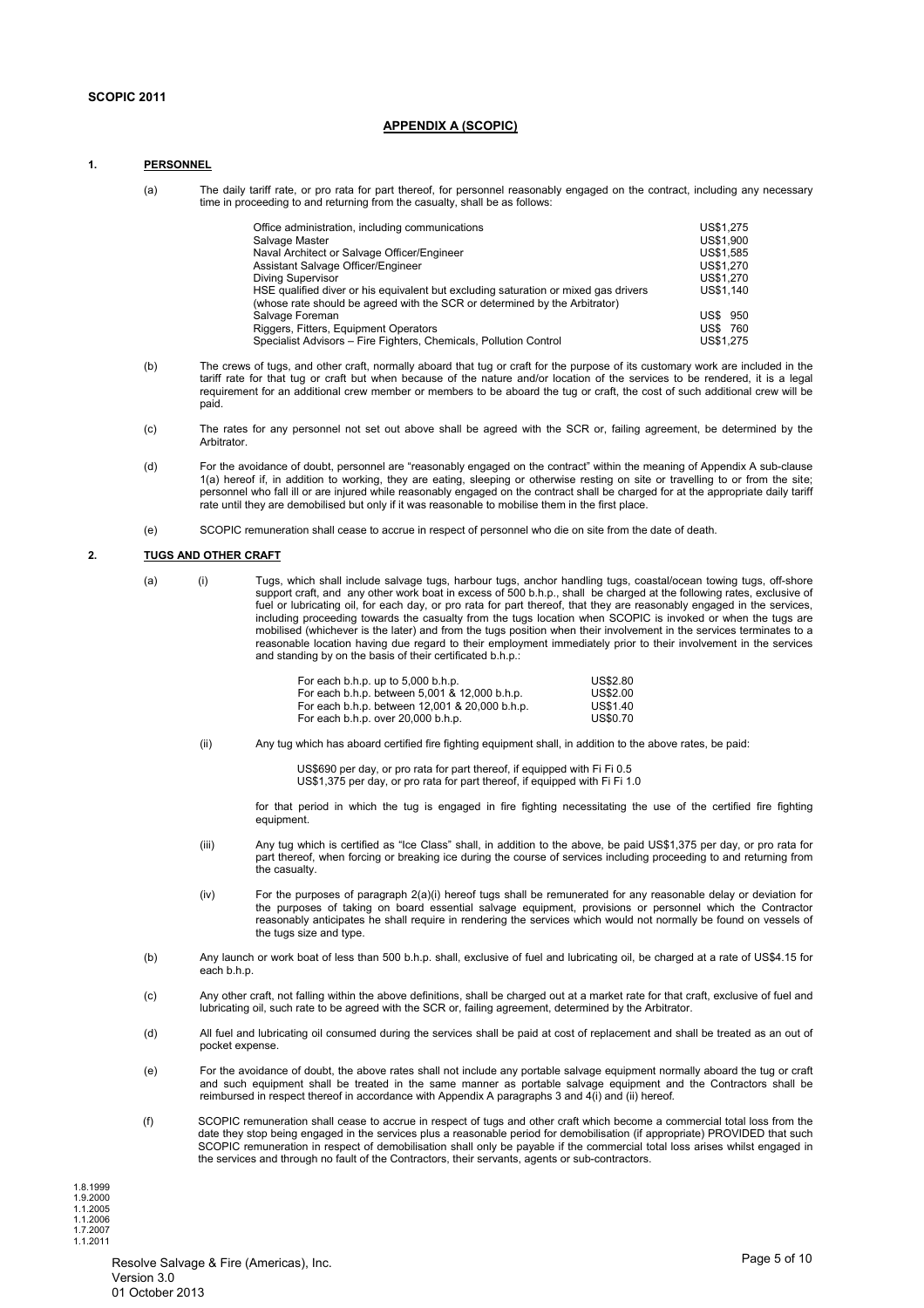#### **3. PORTABLE SALVAGE EQUIPMENT**

(a) The daily tariff, or pro rata for part thereof, for all portable salvage equipment reasonably engaged during the services, including any time necessary for mobilisation and demobilisation, shall be as follows:

| Equipment<br>$Rate - US$$                             |           | Equipment                                         | Rate – US\$ |
|-------------------------------------------------------|-----------|---------------------------------------------------|-------------|
| Generators                                            |           | <b>Protective Clothing/Safety Equipment</b>       |             |
| Up to 50 kW                                           | 75        | <b>Breathing Gear</b>                             | 64          |
| 51 to 120 kW                                          | 158       | Hazardous Environment Suit                        | 126         |
| 121 to 300 kW                                         | 253       | Cooler; Evaporative; 36", 9800 Cfm, 110v          | 100         |
| Over 301 kW                                           | 443       | Heater 55,000/110,000 Btu                         | 250         |
|                                                       |           | Gas Monitor; Four Gas Types                       | 175         |
| <b>Compressors</b>                                    |           | Nitrogen Generator - 1500 SCFH @ 96%, 220v        | 2,450       |
|                                                       |           | PPE; Ascending/Descending package: 4 Man          | 350         |
| 185 Cfm                                               | 190       | PPE; Bunker Gear Pkg: 1 Man                       | 125         |
| 600 Cfm                                               | 317       | PPE; Chemical Suit Pkg: Class A: 1 Man            | 145         |
| 1200 Cfm                                              | 506       | PPE; Chemical Suit Pkg: Class B: 1 Man            | 25          |
| Air Manifold                                          | 13        | PPE; Cold Weather 1 <sup>st</sup> Response Kit    | 35          |
| Blower; 1,500m <sup>3</sup> /min.                     | 1,076     | PPE; Confined Space Entry 2 Man package, with     | 525         |
|                                                       |           | Communications                                    |             |
| <b>Distribution Boards</b>                            |           | PPE; Survival Suit, Immersion                     | 10          |
|                                                       |           | Ventilation Pkg: Vane Axial: 1,500 Cfm            | 100         |
| Up to 50 kW                                           | 75        | Ventilation Pkg: Venturi Type: 4,000 Cfm          | 115         |
| 51 to 120 kW                                          | 158       |                                                   |             |
| 121 to 300 kW                                         | 253       | <b>Pollution Control Equipment</b>                |             |
| Over 301 kW                                           | 443       |                                                   |             |
|                                                       |           | Hot Tap Machine, including support equipment      | 1,265       |
| Hoses: Per 6 Metres or 20 Feet                        |           | Oil Boom, 24", per 10 metres                      | 39          |
|                                                       |           | Oil Boom, 36", per 10 metres                      | 126         |
| Air Hose                                              |           | Oil Boom, 48", per 10 metres                      | 246         |
| $\frac{3}{4}$                                         | 5         | Ballast/Fuel storage Bins upto 10,000 litres      | 75          |
| 2"                                                    | 10        | Ballast/Fuel storage Bins 10,000 to 25,000 litres | 100         |
| <b>Layflat</b>                                        |           | Ballast/Fuel storage Bins 25,000 to 50,000 litres | 126         |
| 2"                                                    | 14        |                                                   |             |
| 4"                                                    | 19        | <b>Pumping Equipment</b>                          |             |
| 6"                                                    | 25        |                                                   |             |
| Rigid                                                 |           | <u>Air</u>                                        |             |
| 2"                                                    | 19        | 1"                                                | 65          |
| 3"                                                    | 22        | 2"                                                | 95          |
| 4"                                                    | 25        | 3"                                                | 110         |
| 6"                                                    | 32        | Diesel                                            |             |
| 8"                                                    | 38        | 2"                                                | 64          |
|                                                       |           | 4"                                                | 114         |
|                                                       |           | 6"                                                | 152         |
| <b>Miscellaneous Equipment</b>                        |           |                                                   |             |
|                                                       | 50        | <b>Electrical Submersible</b><br>2"               | 64          |
| Air Bags, less than 5 tons lift                       |           |                                                   |             |
| Air Bags 5 to 15 tons lift                            | 253       | 4"                                                | 190         |
| Air Lift 4"                                           | 126       | 6"                                                | 759         |
| Air Lift 6"                                           | 253       | Hydraulic                                         |             |
| Air Lift 8"                                           | 379       | 3"                                                | 500         |
| Air Tugger, up to 3 tons                              | 95        | 6"                                                | 759         |
| Chain Saw                                             | 25        | 8"                                                | 1,265       |
| Container handling package                            | 200       |                                                   |             |
| Communications package                                | 200       | <b>Lighting Systems</b>                           |             |
| Damage Stability Computer and Software                | 315       |                                                   |             |
| Echo Sounder, portable                                | 32        | Halogen system                                    | 100         |
| <b>Extension Ladder</b>                               | 25        | Lighting String, per 50 feet                      | 32          |
| Hydraulic Jack, up to 50 tons                         | 50        | Light Tower                                       | 64          |
| Hydraulic Jack, up to 120 tons                        | 95        | Underwater Lighting System, 1,000 watts           | 95          |
| Hydraulic Powerpack up to 40kW                        | 60        |                                                   |             |
| Hydraulic Powerpack 75kW                              | 95        | <b>Winches</b>                                    |             |
| Pressure washer, water                                | 316       |                                                   |             |
| Pressure washer, steam                                | 570       | Up to 5 tons, including 50 metres of wire         | 150         |
| Rigging Package, heavy                                | 506       | Up to 10 tons, including 50 metres of wire        | 175         |
| Rigging Package, light                                | 253       | Up to 20 tons, including 50 metres of wire        | 250         |
| Steel band Saw                                        | 25        |                                                   |             |
| Tirfors, up to 5 tonnes                               | 14        | Fenders                                           |             |
| Thermal Imaging Camera                                | 316       |                                                   |             |
| Tool Package, per set                                 | 220       | Yokohama                                          |             |
| <b>Ventilation Package</b>                            | 25        | 1.00m. x 2.00m.                                   | 95          |
| <b>VHF Radio</b>                                      | 14        | 2.50m. x 5.50m.                                   | 190         |
| Z Boat, including outboard up to 14 feet              | 253       | 3.50m. x 6.50m.                                   | 317         |
| Z Boat, including outboard over 14 feet               | 443       | Low Pressure Inflatable                           |             |
|                                                       |           | 3 metres                                          | 89          |
|                                                       |           | 6 metres                                          | 89          |
| <b>Diving Equipment</b>                               |           |                                                   |             |
|                                                       |           | 9 metres                                          | 190<br>316  |
| High Pressure Compressor 3500 psi/17 Cfm              | 200       | 12 metres                                         |             |
|                                                       |           | 16 metres                                         | 316         |
| High Pressure Compressor 5500 psi/5 Cfm               | 115       |                                                   |             |
| Decompression Chamber with Medical Lock               | 325       |                                                   |             |
| Decompression Chamber: Two Man, including compressor  | 632       | <b>Shackles</b>                                   |             |
| Decompression Chamber: Four Man, including compressor | 885       |                                                   |             |
| Hot Water Diving Assembly                             | 316       | Up to 50 tonnes                                   | 13          |
| <b>Underwater Magnets</b>                             | 25        | 51 to 120 tonnes                                  | 25          |
| <b>Underwater Drill</b><br>Shallow Water Dive Spread  | 25<br>285 | 121 to 200 tonnes<br>Over 200 tonnes              | 39<br>64    |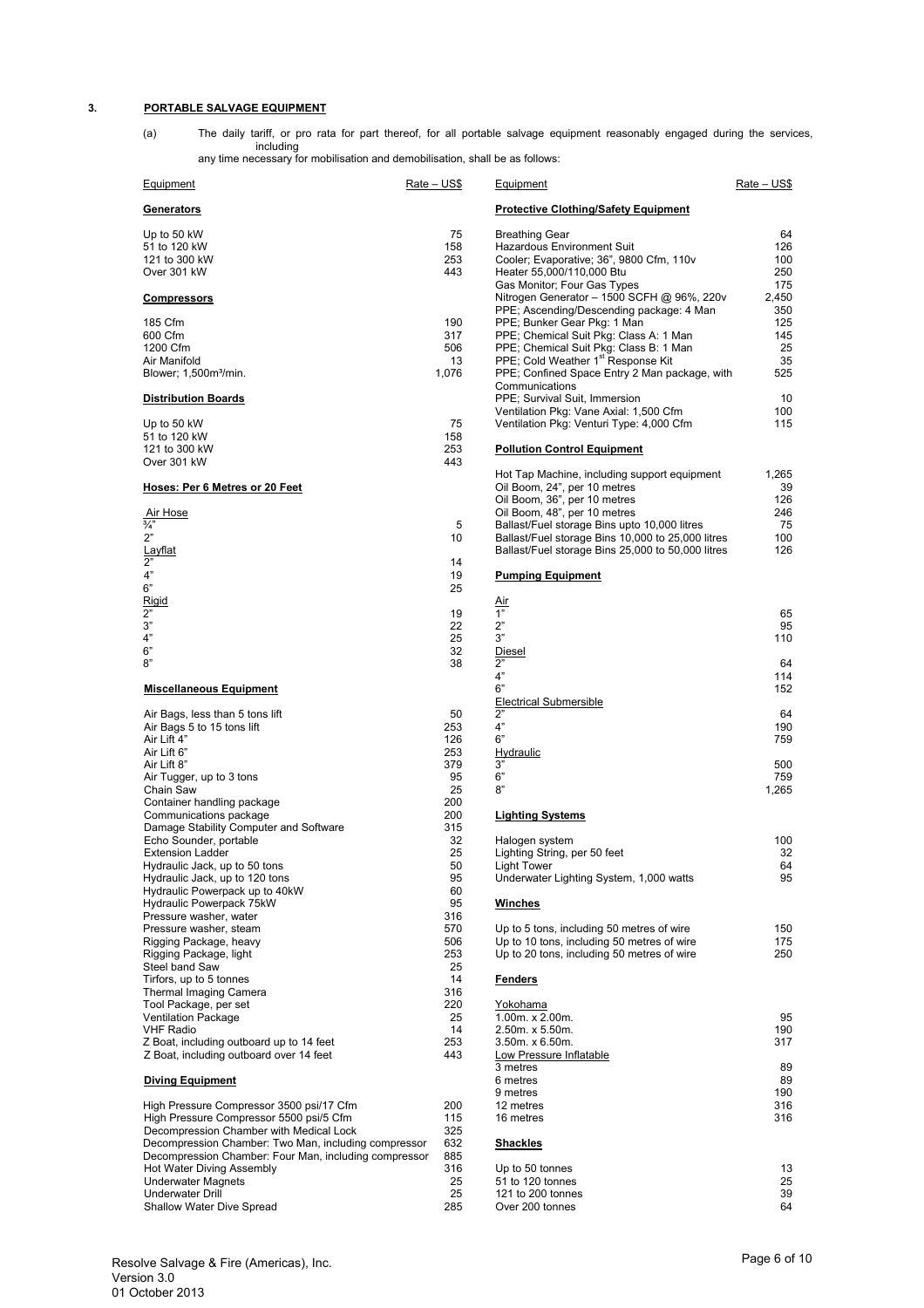| Equipment                              | $Rate - US$$ | Equipment                | $Rate - US$$ |
|----------------------------------------|--------------|--------------------------|--------------|
| <b>Welding &amp; Cutting Equipment</b> |              | <b>Storage Equipment</b> |              |
| <b>Bolt Gun</b>                        | 380          | 12' Container            | 32           |
| Oxy-acetylene Surface Cutting Gear     | 32           | 20' Container            | 50           |
| <b>Underwater Cutting Gear</b>         | 64           |                          |              |
| Underwater Welding Kit                 | 64           |                          |              |
| 250 Amp Welder                         | 190          |                          |              |
| 400 Amp Welder                         | 253          |                          |              |

- (b) Any portable salvage equipment engaged but not set out above shall be charged at a rate to be agreed with the SCR or, failing agreement, determined by the Arbitrator.
- (c) The total charge (before bonus) for each item of portable salvage equipment, owned by the contractor, shall not exceed the manufacturer's recommended retail price on the last day of the services multiplied by 2.0*.*
- (d) Compensation for any portable salvage equipment lost or destroyed during the services shall be paid at the replacement cost. (Provided that the total of such compensation and the daily tariff rate (before bonus) in respect of that item does not exceed the actual cost of replacing the item at the Contractor's base with the most similar equivalent new item multiplied by 2.5.)
- (e) All consumables such as welding rods, boiler suits, small ropes etc. shall be charged at cost and shall be treated as an out of pocket expense*.*
- (f) The Contractor shall be entitled to remuneration at a stand-by rate of 50% of the full tariff rate plus bonus for any portable salvage equipment reasonably mobilised but not used during the salvage operation provided
	- (i) It has been mobilised with the prior agreement of the owner of the vessel or its mobilisation was reasonable in the circumstances of the casualty, or
	- (ii) It comprises portable salvage equipment normally aboard the tug or craft that would have been reasonably mobilised had it not already been aboard the tug or craft.
- (g) SCOPIC remuneration shall cease to accrue in respect of portable salvage equipment which becomes a commercial total loss from the date it ceases to be useable plus a reasonable period for demobilisation (if appropriate) PROVIDED that such SCOPIC remuneration in respect of demobilisation shall only be payable if the commercial total loss arises while it is engaged in the services and through no fault of the Contractors, their servants, agents or sub-contractors.

#### **4. DOWNTIME**

If a tug or piece of portable salvage equipment breaks down or is damaged without fault on the part of the Contractor, his servants, agents or sub-contractors and as a direct result of performing the services it should be paid for during the repair while on site at the stand-by rate of 50% of the tariff rate plus uplift pursuant to sub-clause 5(iv) of the SCOPIC clause. If a tug or piece of portable salvage equipment breaks down or otherwise becomes inoperable without fault on the part of the Contractor,

- his servants, agents or sub-contractors and as a direct result of performing the services and cannot be repaired on site then:
- (i) If it is not used thereafter but remains on site then no SCOPIC remuneration is payable in respect of that tug or piece of portable salvage equipment from the time of the breakdown.
- (ii) If it is removed from site, repaired and reasonably returned to the site for use SCOPIC remuneration at the standby rate of 50% of the tariff rate plus bonus pursuant to sub-clause 5(iv) of the SCOPIC clause shall be payable from the breakdown to the date it is returned to the site.
- (iii) If it is removed from the site and not returned SCOPIC remuneration ceases from the breakdown but is, in addition, payable for the period that it takes to return it directly to base at the stand-by rate of 50% of the tariff rate plus bonus pursuant to subclause 5(iv) of the SCOPIC clause.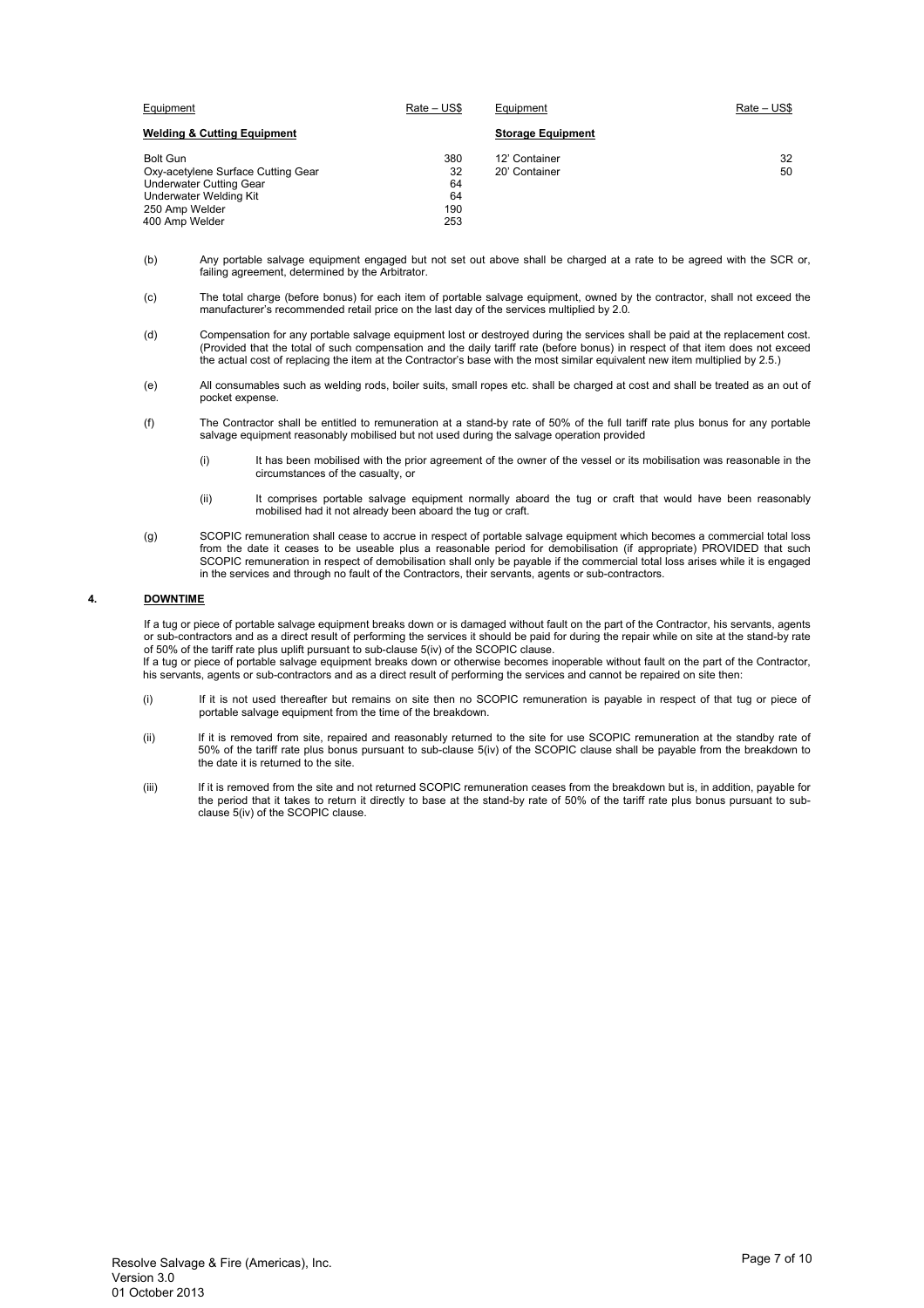**APPENDIX B** 

# *RESOLVE SALVAGE & FIRE (Americas), Inc. OPA-90 VESSEL RESPONSE PLAN CITATION*

*& SALVAGE AND MARINE FIRE-FIGHTING FUNDING AGREEMENT*

## **EMERGENCY CONTACT INFORMATION**

## **24 Hour Phone Confirmation**

## **+1 (954) 764-8700**

## **24 Hour E-Mail Confirmation**

## **EMX@resolvemarine.com**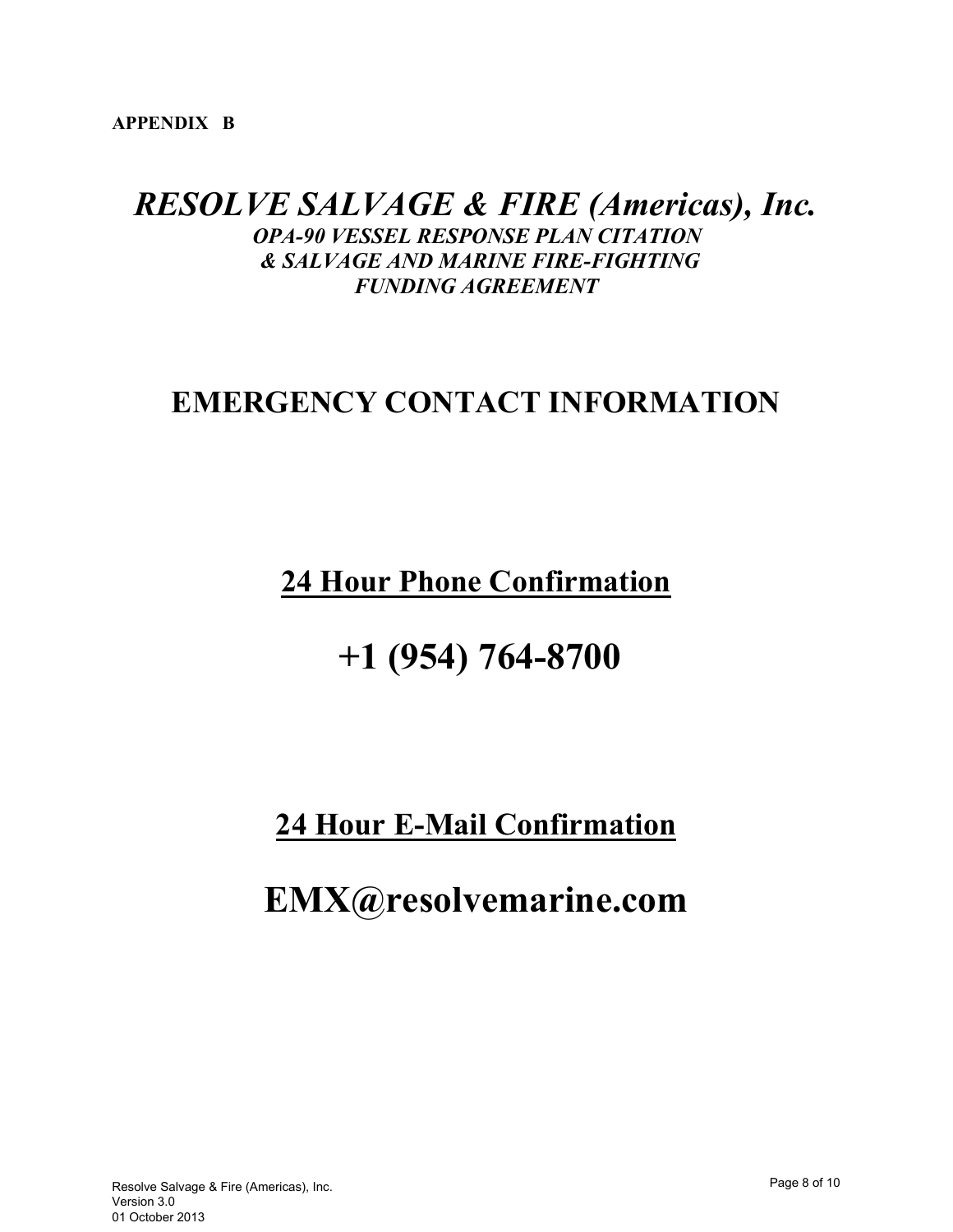## RESOLVE SALVAGE & FIRE (Americas), Inc.

OPA-90 VESSEL RESPONSE PLAN CITATION & SALVAGE AND MARINE FIRE-FIGHTING FUNDING AGREEMENT

USCG Captain of the Port Zone Coverages In Accordance with 33 CFR, Table 155.4030(b)

| <b>COTP ZONE</b>                |   | <b>ASSESSMENT AND SURVEY</b>  |                      |   |                                |   |   |                                  | <b>STABILIZATION</b> |                       |   |   |                        | <b>SALVAGE OPS</b> |                       |   |           | <b>MARINE FIREFIGHTING</b> |                       | <b>FULL OPA90<br/>COMPLIANCE</b> |
|---------------------------------|---|-------------------------------|----------------------|---|--------------------------------|---|---|----------------------------------|----------------------|-----------------------|---|---|------------------------|--------------------|-----------------------|---|-----------|----------------------------|-----------------------|----------------------------------|
|                                 |   | (1)(i)(A) (1)(i)(B) (1)(i)(C) |                      |   | (1)(i)(D) (1)(i)(E) (1)(ii)(A) |   |   | (1)(ii)(B) (1)(ii)(C) (1)(ii)(D) |                      | (1)(ii)(E) (1)(ii)(F) |   |   | (1)(ii)(G) (1)(iii)(A) | (1)(iii)(B)        | (1)(iii)(C) (2)(i)(A) |   | (2)(i)(B) |                            | (2)(ii)(A) (2)(ii)(B) |                                  |
| Baltimore                       | Υ | Y                             | Υ                    | Y | Υ                              | Υ | Υ | Υ                                | Υ                    | Υ                     | Y | Υ | Υ                      | Y                  | Υ                     | Υ | Υ         | Υ                          | Υ                     | Υ                                |
| Boston                          | Υ | Y                             | Y                    | Y | Y                              | Y | Y | Y                                | Y                    | Y                     | Y | Y | Y                      | Y                  | Y                     | Y | Y         | Y                          | Y                     | Y                                |
| Buffalo (Buffalo and Cleveland) | Υ | Υ                             | $\check{\mathbf{Y}}$ | Υ | Υ                              | Υ | Υ | Υ                                | Υ                    | Υ                     | Y | Υ | Υ                      | Υ                  | Υ                     | Υ | Υ         | Υ                          | Υ                     | Υ                                |
| Charleston                      | Υ | Y                             | Y                    | Υ | Y                              | Y | Y | Y                                | Y                    | Y                     | Y | Y | Υ                      | Y                  | Y                     | Υ | Y         | Y                          | Y                     | Υ                                |
| Columbia River                  | Υ | Υ                             | Υ                    | Y | Υ                              | Y | Υ | Υ                                | Υ                    | Υ                     | Y | Υ | Υ                      | Υ                  | Υ                     | Υ | Y         | Υ                          | Υ                     | Υ                                |
| Corpus Christi                  | Y | Y                             | Y                    | Y | Y                              | Y | Y | N                                | V                    | ٧                     | Y | Y | Y                      | Y                  | Y                     | Y | v         | Y                          | Y                     | Y                                |
| Delaware Bay                    | Υ | Υ                             | Υ                    | Y | Υ                              | Υ | Υ | Υ                                | Υ                    | Υ                     | Y | Υ | Υ                      | Υ                  | Υ                     | Υ | Υ         | Υ                          | Υ                     | Υ                                |
| Detroit                         | Y | Y                             | Y                    | Y | Y                              | Y | Y |                                  |                      |                       | Y |   | Y                      | Y                  | Y                     | Y |           | Y                          | Y                     | Y                                |
| Duluth                          | Υ | Υ                             | Υ                    | Υ | Υ                              | Υ | Υ | Υ                                | Υ                    | Υ                     | Y | Υ | Υ                      | Υ                  | Υ                     | Υ | Υ         | Υ                          | Υ                     | Υ                                |
| Guam                            | Y | Y                             | Y                    | Y | Y                              | Y | Y | Y                                | Y                    | Y                     | Y | ٧ | Y                      | Y                  | Y                     | Y | Y         | Y                          | Y                     | Υ                                |
| <b>Hampton Roads</b>            | Υ | Υ                             | Υ                    | Υ | Υ                              | Υ | Υ | Υ                                | Υ                    | Υ                     | Y | Υ | $\mathbf{Y}$           | Υ                  | Υ                     | Υ | Υ         | Υ                          | Υ                     | Υ                                |
| Honolulu                        | Υ | Y                             | Y                    | Υ | Y                              | Y | Y |                                  |                      |                       | Y | Υ | Υ                      | Y                  | Y                     | Υ | ١         | Y                          | Y                     | Υ                                |
| Houston-Galveston               | Υ | Υ                             | Υ                    | Υ | Υ                              | Υ | Υ | Υ                                | Υ                    | Υ                     | Y | Υ | Υ                      | Υ                  | Υ                     | Υ | Υ         | Υ                          | Υ                     | Υ                                |
| Jacksonville                    | Y | Y                             | Y                    | Y | Y                              | Y | Y | V                                |                      | Y                     | Y | ٧ | Y                      | Y                  | Y                     | Y | Y         | Y                          | Y                     | Y                                |
| Key West                        | Υ | Υ                             | Υ                    | Y | Y                              | Y | Υ | Υ                                | Υ                    | Υ                     | Y | Υ | Υ                      | Υ                  | Υ                     | Υ | Υ         | Υ                          | Υ                     | Υ                                |
| Lake Michigan                   | Y | Y                             | Υ                    |   | Y                              | Y | Y |                                  |                      |                       | Υ |   | Y                      | Y                  | Y                     | Y |           | Y                          | Y                     | Y                                |
| Long Island Sound               | Υ | Υ                             | Υ                    | Υ | Υ                              | Υ | Y | Υ                                | Υ                    | Υ                     | Y | Υ | Υ                      | Υ                  | Υ                     | Υ | Υ         | Υ                          | Υ                     | Υ                                |
| Los Angeles-Long Beach          | Y | Y                             | Y                    | Y | Ý                              | Y |   |                                  |                      |                       | Ÿ |   | Ý                      | Y                  | Y                     | Y |           | Ý                          | Y                     | Υ                                |
| Lower Mississippi River         | Υ | Υ                             | Υ                    | Υ | Υ                              | Υ | Υ | Υ                                | Υ                    | Υ                     | Y | Υ | Υ                      | Υ                  | Υ                     | Υ | Υ         | Υ                          | Υ                     | Υ                                |
| Miami                           | Y | Y                             | Y                    | Y | Y                              | Y | Y |                                  |                      |                       | Y |   | Y                      | Y                  | Y                     | Y |           | Y                          | Y                     | Υ                                |
| Mobile                          | Υ | Y                             | Υ                    | Y | Υ                              | Υ | Υ | Υ                                | Υ                    | Υ                     | Υ | Υ | Υ                      | Υ                  | Υ                     | Υ | Υ         | Υ                          | Υ                     | Υ                                |
| Morgan City                     | Y | Y                             | Y                    | Y | Y                              | Y | Y | Y                                |                      | Y                     | Y | Y | Y                      | Y                  | Y                     | Y | Y         | Y                          | Y                     | Υ                                |
| New Orleans                     | Υ | Υ                             | Υ                    | Y | Y                              | Y | Υ | Υ                                | Υ                    | Υ                     | Y | Υ | Υ                      | Υ                  | Υ                     | Υ | Υ         | Υ                          | Υ                     | Υ                                |
| New York                        | Υ | Y                             | Y                    | Y | Y                              | Y |   |                                  |                      |                       | Y |   | Y                      | Y                  | Y                     | Y |           | Y                          | Y                     | Υ                                |
| North Carolina                  | Υ | Υ                             | Υ                    | Y | Υ                              | Y | Υ | Υ                                | Υ                    | Υ                     | Y | Υ | Υ                      | Υ                  | Υ                     | Υ | Υ         | Υ                          | Υ                     | Υ                                |
| Northern New England            | Y | Y                             | Ý                    |   |                                |   |   |                                  |                      |                       |   |   | Y                      | Y                  |                       | Y |           | Ý                          |                       | Υ                                |
| Ohio Valley                     | Υ | Υ                             | Υ                    | Y | Υ                              | Υ | Υ | Υ                                | Υ                    | Υ                     | Y | Υ | Υ                      | Υ                  | Υ                     | Υ | Υ         | Υ                          | Υ                     | Υ                                |
| Pittsburgh                      | Y | Y                             | Y                    | Y | Y                              | Y | Y |                                  |                      |                       | Y |   | Y                      | Y                  | Y                     | Y |           | Y                          | Y                     | Υ                                |
| Port Arthur and Lake Charles    | Υ | Y                             | Υ                    | Y | Υ                              | Y | Υ | Υ                                | Υ                    | Υ                     | Y | Υ | Υ                      | Υ                  | Υ                     | Υ | Υ         | Υ                          | Υ                     | Υ                                |
| Prince William Sound            | Y | Y                             | Y                    |   | Y                              | Y |   |                                  |                      |                       | Y |   | Y                      | Y                  | Y                     | Y |           | Y                          | Y                     | Y                                |
| San Diego                       | Υ | Υ                             | Υ                    | Y | Υ                              | Y | Υ | Υ                                | Υ                    | Υ                     | Y | Υ | Υ                      | Υ                  | Υ                     | Υ | Υ         | Υ                          | Υ                     | Υ                                |
| San Francisco                   | Υ | Y                             | Υ                    | Y | Y                              | Y | Y |                                  |                      |                       | Υ |   | Υ                      | Y                  | Y                     | Y |           | Y                          |                       | Υ                                |
| San Juan                        | Υ | Y                             | Y                    | Y | Υ                              | Y | Υ | Υ                                | Υ                    | Υ                     | Y | Υ | Υ                      | Υ                  | Y                     | Υ | Υ         | Υ                          | Υ                     | Υ                                |
| Sault Ste Marie                 | Y | Y                             | Ý                    |   | Ý                              |   |   |                                  |                      |                       | Y |   | Y                      | Y                  | Y                     | Y |           | Y                          | Y                     | Υ                                |
| Savannah                        | Υ | Υ                             | Υ                    | Υ | Υ                              | Υ | Υ | Y                                | Υ                    | Υ                     | Y | Υ | Υ                      | Υ                  | Υ                     | Υ | Υ         | Υ                          | Υ                     | Υ                                |
| Southeast Alaska (Juneau)       | Y | Y                             | Y                    | Y | Y                              | Y | Y |                                  |                      |                       | Y | Y | Y                      | Y                  | Y                     | Y |           | Y                          | Y                     | Υ                                |
| Seattle (Puget Sound)           | Υ | Y                             | Υ                    | Υ | Υ                              | Y | Υ | Υ                                | Υ                    | Υ                     | Y | Υ | Υ                      | Υ                  | Υ                     | Υ | Υ         | Υ                          | Υ                     | Υ                                |
| Southeastern New England        | Y | Y                             | Y                    |   | Ý                              | Y | Y |                                  |                      |                       | Ÿ |   | Ý                      | Y                  | Y                     | Y |           | Y                          | Y                     | Y                                |
| St. Petersburg (Tampa)          | Υ | Y                             | Υ                    | Y | Υ                              | Y | Υ | Υ                                | Υ                    | Υ                     | Y | Υ | Υ                      | Υ                  | Υ                     | Υ | Υ         | Υ                          | Υ                     | Υ                                |
| Upper Mississippi River         | Υ | Y                             | Y                    | Y | Y                              | Y | Y |                                  |                      |                       | Y | Y | Y                      | Y                  | Y                     | Y |           | Y                          | Y                     | Υ                                |
| Western Alaska                  | Υ | Y                             | Υ                    | Y | Ý                              | Y | Y | Υ                                | Y                    | Υ                     | Y | Υ | Y                      | Y                  | Y                     | Y | Y         | Y                          | Y                     | Υ                                |

Resolve Salvage & Fire (Americas), Inc. **Page 10 of 11** and the state of the Salvage B Fire (Americas), Inc. Version 2.1 11-Apr-2012